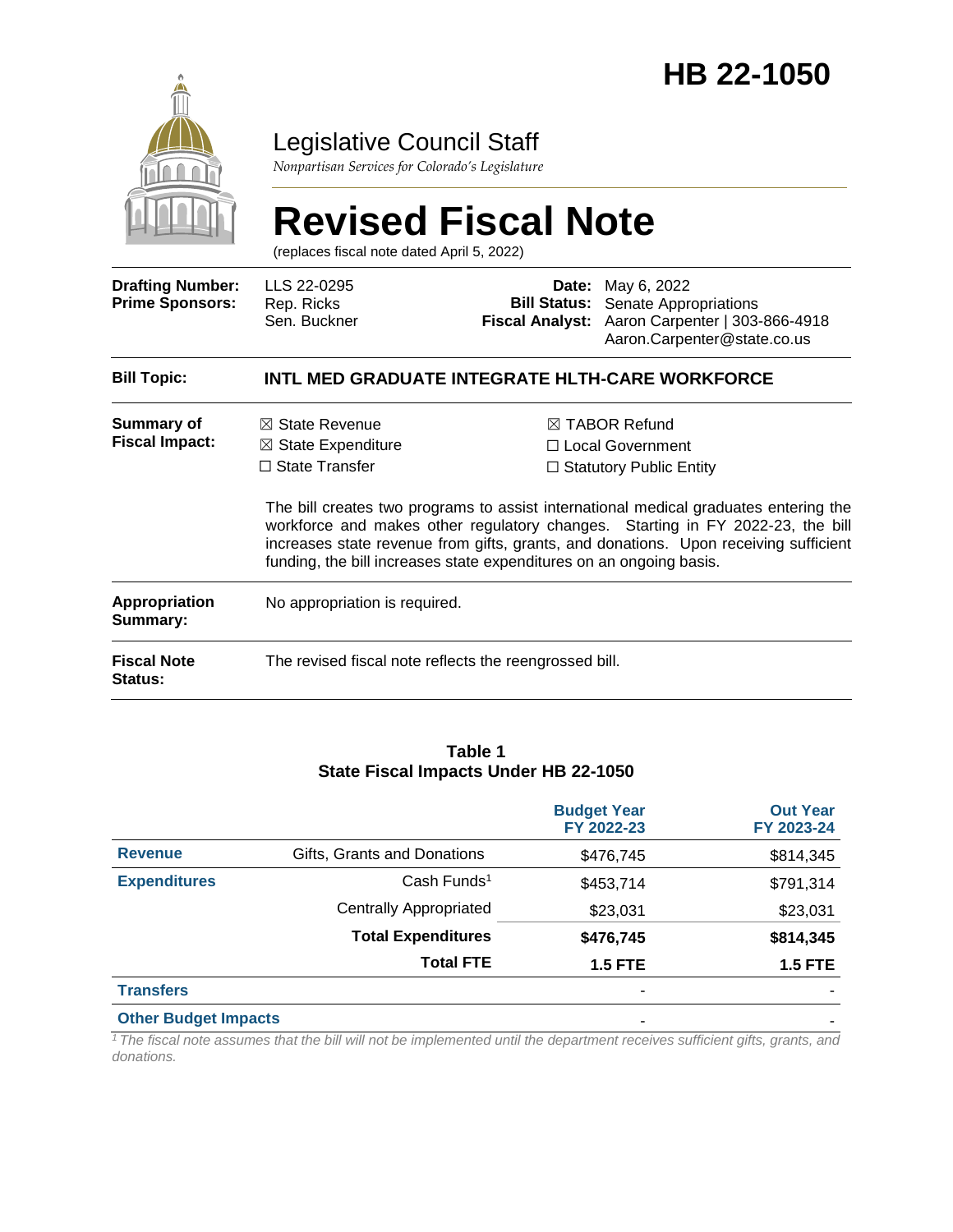# Page 2<br>May 6, 2022 **HB 22-1050**

### **Summary of Legislation**

The bill creates two programs for international medical graduates (IMG) - the IMG Assistance Program and the Clinical Readiness Program, and makes other changes that allow IMGs to get medical licenses, as described below.

**IMG Assistance Program.** The bill creates the IMG Assistance Program to provide direct services to IMGs wishing to reestablish their medical careers in Colorado. The Colorado Department of Labor and Employment (CDLE) must contract with a third party to administer the program, and determine the eligibility criteria for participation in the program as well as any limits on the amount of direct services provided. Direct services for IMGs include:

- reviewing the background, education, training, and experience of program participants, and recommending steps to integrate into the healthcare workforce;
- providing technical support through the credential evaluation process, including preparation for tests and evaluations;
- providing scholarships to help cover cost of the licensure process;
- working with community organizations to develop a roster of interested IMGs, and
- providing guidance to apply for medical residency programs or other path ways.

In addition, the third-party administrator must annually submit a report to CDLE about the program, beginning one year after implementation. The CDLE must receive sufficient appropriations, or gifts, grants, and donations before implementing the program.

**Clinical Readiness Program.** The bill creates the Clinical Readiness Program to help IMGs build the skills necessary to become successful residents in the United States medical system. By January 1, 2023, CDLE must contract with a Colorado-based medical school or a residency program accredited by the Accreditation Council for Graduate Medical Education to serve as the program administrator. By January 1, 2024, the program administrator must develop and implement the clinical program and must have a mechanism for processing program applications, a program curriculum, and an assessment system to determine clinical readiness of program participants.

To qualify for the program, an applicant must be an IMG whose medical degree or qualifications have been determined to be equivalent to a medical degree from the United States or another country that has a reciprocal license agreement, and have achieved a passing score on the USMLE step one and step two examinations. Once a participant completes the curriculum and passes the program assessment, the program director must issue an industry recognized credential of clinical readiness and submit a recommendation to the assistance program administrator and CDLE. The bill requires the program administrator to allow an IMG to interview for a position in their own residency program if the IMG successfully completes the readiness program. Starting January 1, 2025, the program director must annually submit a report to DORA about the program. The CDLE must receive sufficient appropriations, or gifts, grants, and donations before implementing the program.

**Report.** The bill requires the CDLE to submit a report on the IMG Assistance Program and the Clinical Readiness Program as part of the department's SMART Act hearing.

**IMG degree equivalence.** Under current law, the Medical Board may require certain foreign medical students to complete three years of postgraduate clinical training. The bill reduces this requirement to one year and applies it to IMGs.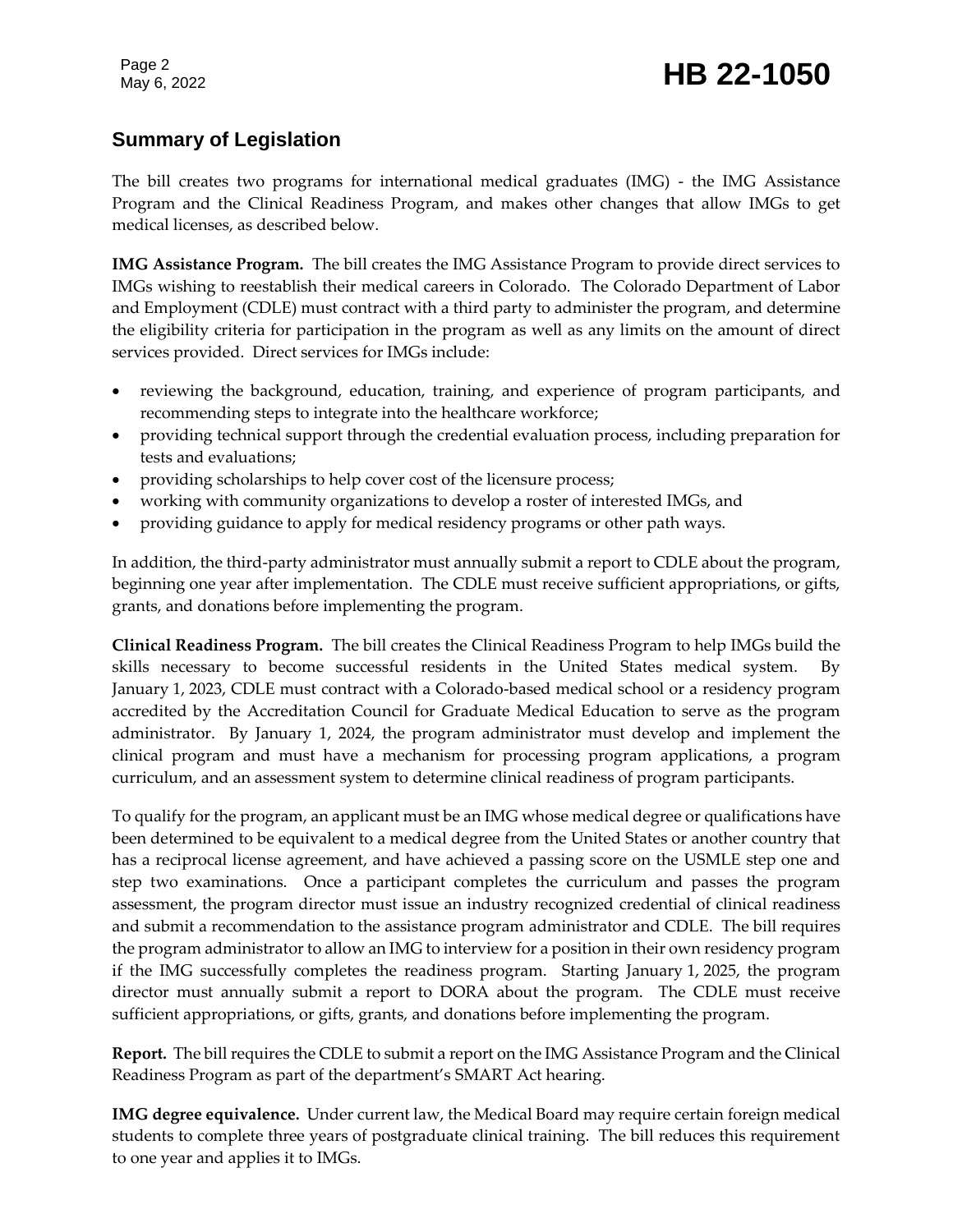Page 3

**Reentry licenses for IMGs.** The bill allows IMGs who hold a current or expired international license and satisfy other requirements established by the Medical Board to apply for a reentry license. The Medical Board may approve an assessment model to assess the competency of IMGs applying for a reentry license.

#### **Assumptions**

The fiscal note assumes that the bill will be implemented using gifts, grants, and donations. The fiscal note outlines the impacts if the CDLE does receive gifts, grants, and donations. If sufficient funding is not received, the fiscal note assumes that the program will not be implemented.

#### **State Revenue**

Starting in FY 2022-23, the bill will increase cash fund revenue in the CDLE from gifts grants, and donations. In addition, cash fund revenue in DORA will minimally increase from additional reentry licenses, as described below.

**Gifts, grants, and donations.** Starting in FY 2022-23, the revenue to the CDLE must increase by an estimated \$476,745 in FY 2022-23 and \$814,345 in FY 2023-24 to implement the various programs outlined in the bill from gifts, grants, and donations. The fiscal note has not identified any source of gifts, grants, and donations. Gifts, grants, and donations are not subject to the state's TABOR limit.

**Reentry licenses.** Starting in FY 2022-23, revenue to the Professions and Occupation Cash Fund will increase to the extent IMGs apply for reentry medical licenses. The fiscal note assumes that the number of IMGs applying for reentry medical licenses, at least initially, will be minimal and any increase in revenue will likewise be minimal. Revenue from reentry medial licenses is subject to the state's TABOR limit.

#### **State Expenditures**

The bill increases state expenditures in the CDLE by \$476,745 in FY 2022-23 and \$814,345 in FY 2023-24, paid from gift, grants, and donations. The bill will also increase workload in DORA. Expenditures are shown in Table 2 and detailed below.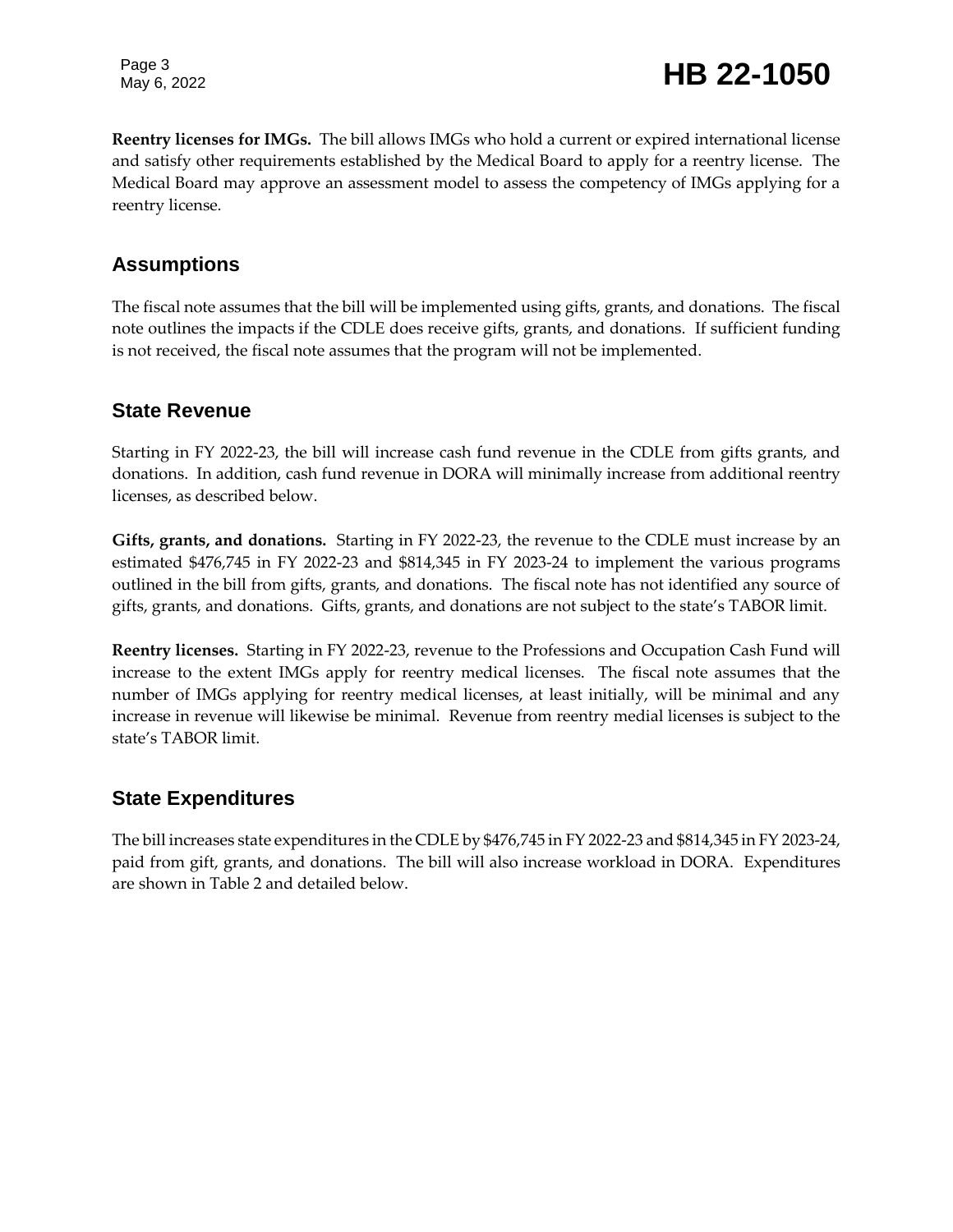## Page 4<br>May 6, 2022 **HB 22-1050**

|                                           | FY 2022-23     | FY 2023-24     |  |  |
|-------------------------------------------|----------------|----------------|--|--|
| Department of Labor & Employment          |                |                |  |  |
| <b>Personal Services</b>                  | \$89,289       | \$89,289       |  |  |
| <b>Operating Expenses</b>                 | \$2,025        | \$2,025        |  |  |
| <b>Capital Outlay Costs</b>               | \$12,400       |                |  |  |
| <b>IMG Program Contractors</b>            | \$350,000      | \$700,000      |  |  |
| Centrally Appropriated Costs <sup>1</sup> | \$23,031       | \$23,031       |  |  |
| <b>Total Cost</b>                         | \$476,745      | \$814,345      |  |  |
| <b>Total FTE</b>                          | <b>1.5 FTE</b> | <b>1.5 FTE</b> |  |  |

#### **Table 2 Expenditures Under HB 22-1050**

**Department of Labor and Employment.** Starting in FY 2022-23, the CDLE will require 1.5 FTE to administer the two IMG programs established by the bill. These FTE will oversee and manage contracts with two contractors, help develop rules and other program criteria, and report on the two programs. Staffing costs include personnel services, operating expenses, and capital outlay costs, as shown in Table 1.

 **IMG program contractors.** Starting in FY 2022-23, expenditures in CDLE will increase to contract with two parties to run the two new IMG programs. Based on similar programs offered in Minnesota, the fiscal note assumes that expenditures will increase by a total of \$700,000 annually once fully implemented.

*Clinical Readiness Program.* Expenditures will increase by \$150,000 in FY 2022-23 to establish the clinical readiness program and \$500,000 annually starting in FY 2023-24 to administer the program once fully implemented.

*IMG Assistance Program.* Starting in FY 2022-23, expenditures will increase by \$200,000 per year to contract with a third party to run the IMG assistance program. Depending on the number of individuals helped by the IMG assistance program and the number of scholarships that would be offered, costs could be as low as \$50,000 for the IMG assistance program.

**Department of Regulatory Agencies.** Starting in FY 2022-23, workload in DORA will increase to update rules and to conduct any outreach to IMG applicants. This workload can be accomplished within existing appropriations.

**Centrally appropriated costs.** Pursuant to a Joint Budget Committee policy, certain costs associated with this bill are addressed through the annual budget process and centrally appropriated in the Long Bill or supplemental appropriations bills, rather than in this bill. These costs, which include employee insurance and supplemental employee retirement payments, are shown in Table 2.